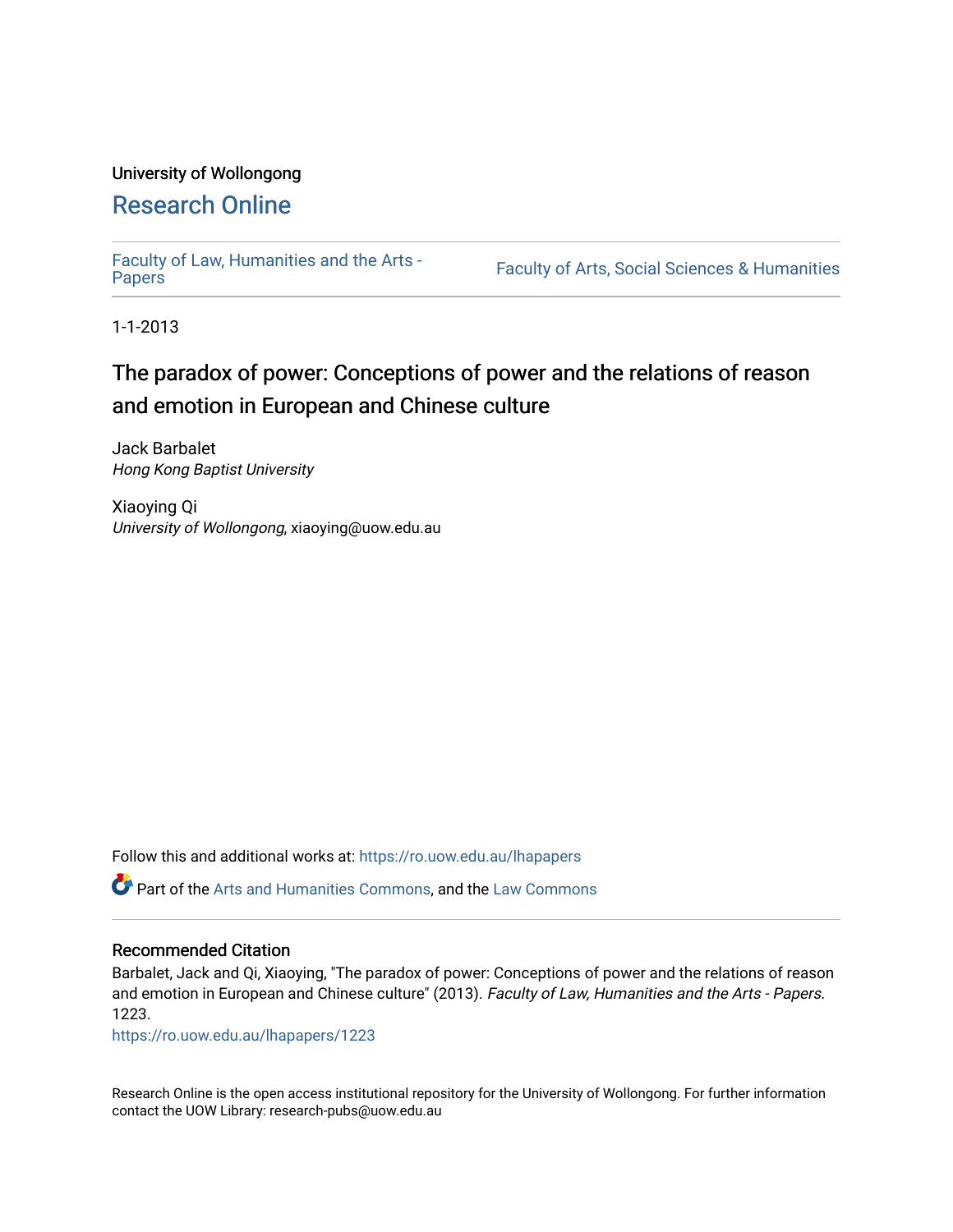# The paradox of power: Conceptions of power and the relations of reason and emotion in European and Chinese culture

# Abstract

An historical consequence of power relations in European culture has been a dichotomy of reason and emotion. This pattern did not arise in China, one of the oldest and most enduring structures of power in human history. The social basis of the Chinese concept of xin (heart-mind) is considered in the paper, and a discussion of a characteristic Chinese conception of power is also presented.

# Keywords

culture, european, emotion, chinese, reason, paradox, relations, conceptions, power

# **Disciplines**

Arts and Humanities | Law

## Publication Details

Barbalet, J. and Qi, X. (2013). The paradox of power: Conceptions of power and the relations of reason and emotion in European and Chinese culture. Journal of Political Power, 6 (3), 405-418.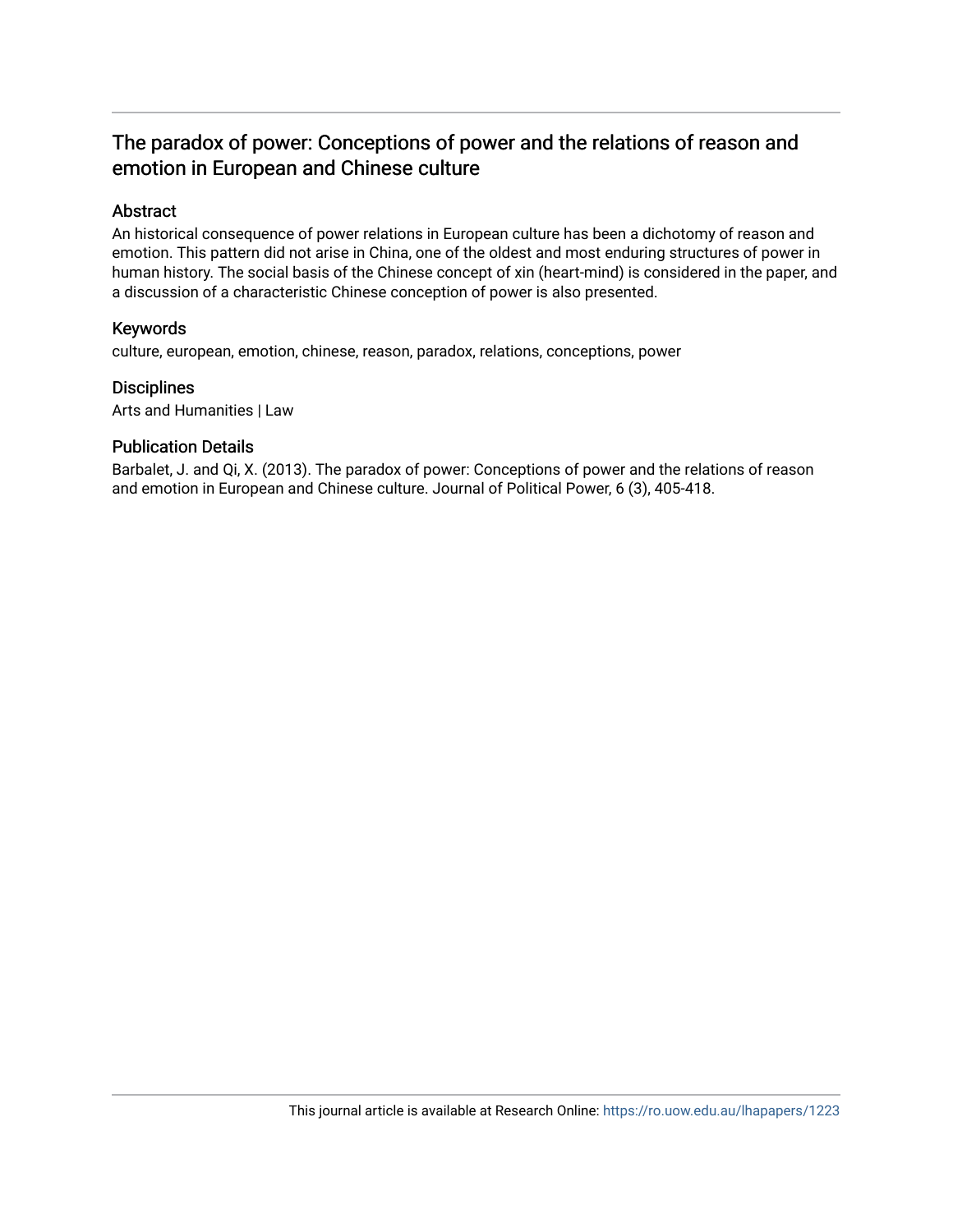## **The Paradox of Power: Conceptions of Power and the Relations of Reason and Emotion in European and Chinese Culture.**

Jack Barbalet Department of Sociology, Hong Kong Baptist University Institute for Culture and Society, University of Western Sydney

Xiaoying Qi Sociology, University of Wollongong

#### **Abstract.**

An historical consequence of power relations in European culture has been a dichotomy of reason and emotion. This pattern did not arise in China, one of the oldest and most enduring structures of power in human history. The social basis of the Chinese concept of *xin* (heartmind) is considered in the paper, and a discussion of a characteristic Chinese conception of power is also presented.

## **Introduction.**

Power can be understood generically as a causal factor in relations between even inanimate objects. In collision the velocity, direction and physical structure of the things involved are likely to be changed by the power of one to affect the other. The form here is 'power to'. When the things in question have wills or intentions of their own, then the power to which they are subjected is necessarily political, 'power over', and may generate resistance, rebellion or even compliance. The experience of power in such circumstances will produce a consciousness of power which becomes a secondary factor in the relations between parties which has an independent role in power exchanges between them.

 It will be shown that the consciousness of power entails cultural constructions of the relationship between reason and emotion which derive from socially significant institutional frameworks. In particular, the historical trajectory of West European institutions and the power relations implicit in them tend to culturally separate reason and emotion whereas a contrasting consciousness, of their unity, emerged through Chinese institutional development. These different constructions of the relationship between reason and emotion raise questions of whether different conceptions of power might be similarly located. The paper goes on to consider some typical conceptualisations of power in the mainstream literature and a representative Chinese account of power.

#### **Reason and Emotion in Power Relations.**

Those who exercise power over others typically have a consciousness of it that is qualitatively different than the consciousness of those subordinated by it. In both cases the consciousness in question is never merely cognitive but also emotional. This is because participation in relations of any sort requires and generates a sense of involvement which may be positive or negative, strong or weak, but always includes an evaluation of the other, the self and the relations between them. These evaluations register in the person's physical structure and their dispositions for subsequent action; they therefore constitute the indicators of emotion, including physiological processes, feeling states and motivation. Before returning to these issues below another consequence of power for considerations of emotion which is an important aspect of both the consciousness of power and also emotions will be treated, namely the dichotomy of reason and emotion that arguably derives from relations of power.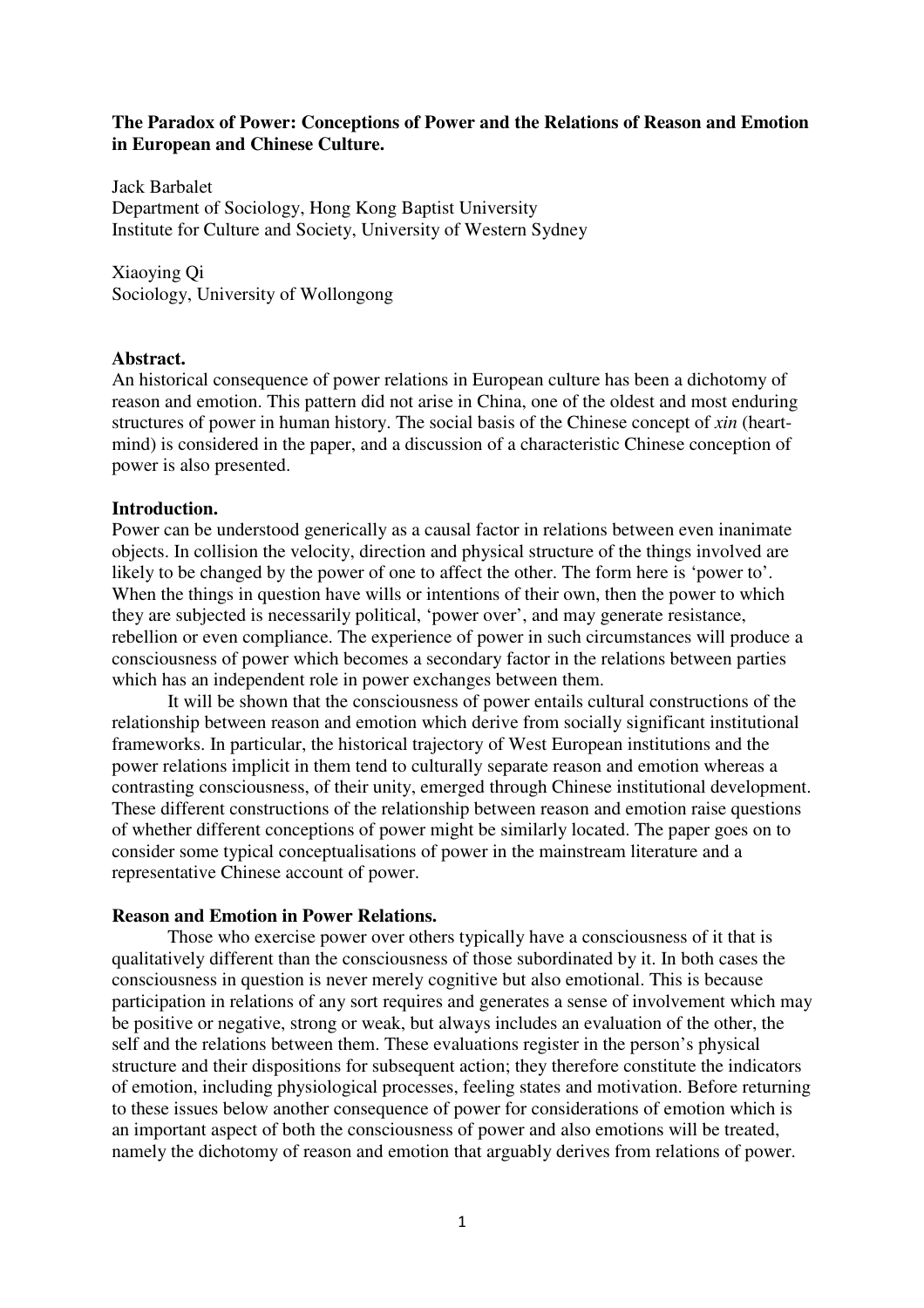The association of the exercise of power with reason or rationality on the one hand and the subordination to power with emotion on the other hand is so historically pervasive as to constitute a cultural constant. Those who exercise power typically experience their control of events and the people caught up in them as rational. Those who oppose the power they are subjected to are often seen as irrational and emotional. Each side of this equation will be dealt with separately. Cultural constants are aspects of popular consciousness that may be reflected in academic writing.

 A condition of both power and rationality, according to Max Weber, who wrote extensively and authoritatively on both topics, is the actor's deliberation, consciousness and intentionality. Weber says that for an action to be rational it must follow the actor's own deliberative considerations, that the rational actor is free of external constraints (Weber 1975: 186). This theme, of linking rationality with the power to control, is continuous throughout Weber's work. In *Economy and Society* he says that action which is voluntary and free-willed is rational because it is action which is not controlled but which itself controls (Weber 1978: 23-24). Power, Weber (1978: 53, 926) famously writes, is the probability that an actor can 'realize [their] will' or be in a 'position to carry out [their] own will' in spite of resistance. What is important in all of this for our purposes is that an actor's power and rationality, which Weber sees as continuous factors, is for him the obverse of emotion.

Emotion is inherently irrational for Weber, and those subjected to it are without controlling engagements of their own (see Barbalet 2001: 36-37, 53). Political 'obedience', Weber (1970: 79) says, 'is determined by highly robust motives of fear and hope'. Political states may encourage the loyalty of those subject to them, according to Weber (1978: 269) by 'winning glory and honour in war or by promoting their material welfare'; in neither case is reason the effective factor. Weber's discussion of modern or national citizenship and political parties indicates further the notion that those subordinate to political power are mobilised by it not through reason but emotional manipulation (Weber, 1994a: 113, 124–125; Weber, 1994b: 230; see Barbalet 2010).

 Those who are subordinated to power risk being given the appellation of irrationality and emotionality. The apparent contradiction between rationality on the one hand, and the inner life of emotional feeling on the other, is frequently localised as an aspect of the sexual division of labour, consisting of male power and female subordination or weakness. This rationality/emotionality dichotomisation maps onto other relationships of power and subordination in which colonised, junior and otherwise disabled or under resourced elements are characterized as emotional and irrational in contradistinction to persons or groups who possess resources or are otherwise able to exercise power and are seen as rational.

 Indeed, the distinction between rationality and emotionality as symptomatic of the direction of power and subjection has representation in historic transformations of individuation and consciousness. In the classic phase of individuation, in Europe from the late eighteenth to the mid-nineteenth century, thematized in the doctrine of 'individualism', selfhood is construed in terms of persons being the proprietors of their own capacities and able managers of their own interests. Under these conditions persons are not only regarded as independent centres of consciousness but necessarily rational. These are the elemental units of liberal political economy. Here the political and economic capacities of which persons have command permits an experience of control or its possibility.

 A challenge to this form of individualism emerged almost parallel to it and gained pace during the nineteenth century. The commanding power of industrialized economic forces was seen as subverting merely human capabilities, reason was challenged as an agent of alienated power and emotional consciousness and sensibility was instead now regarded as the more meaningful basis of self realisation. Romanticism as a movement draws these various strands together.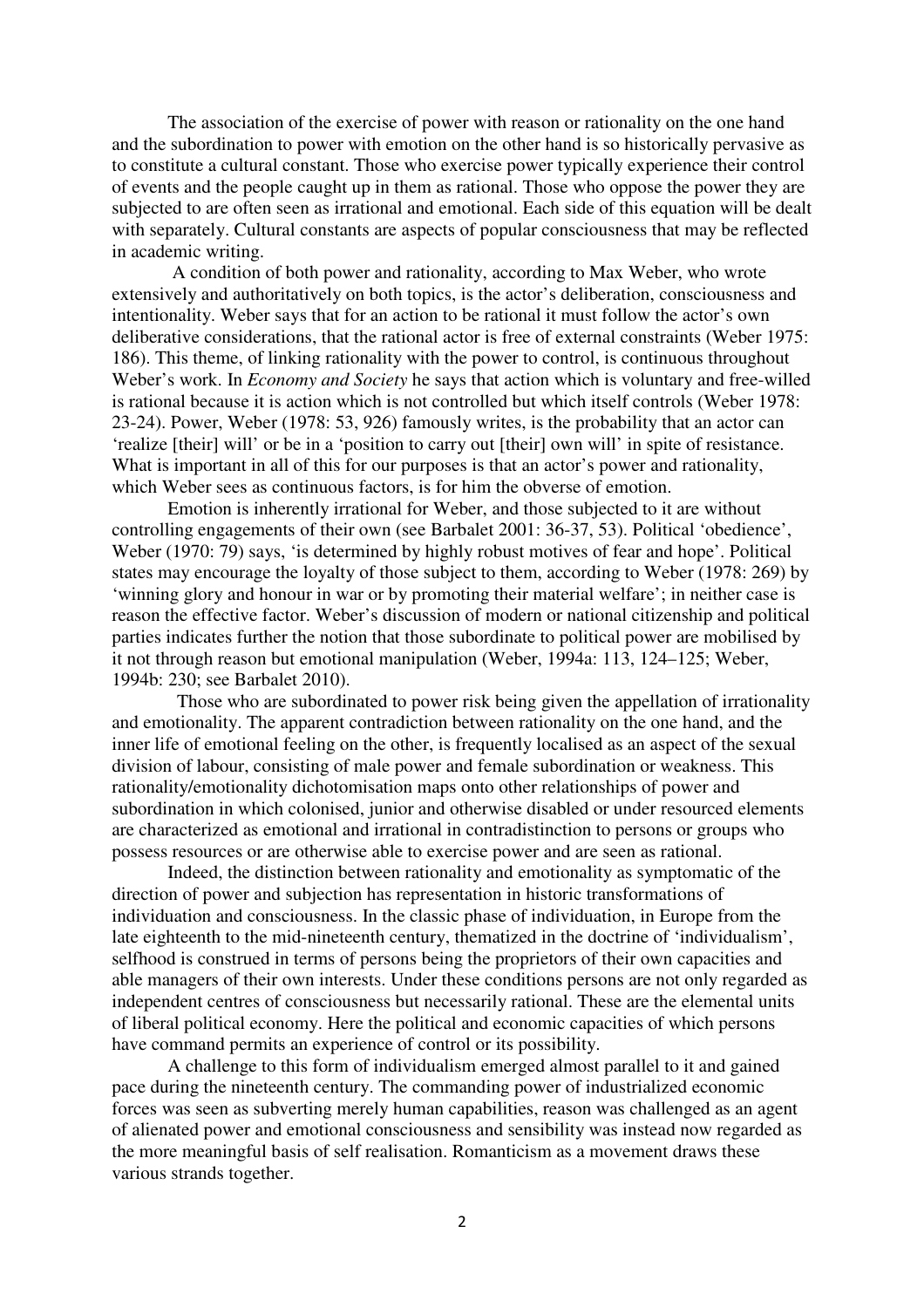Under conditions of late modernity experiences of self as independent of others is intensified although without a sense that the individual is a centre of consciousness but rather a locus of emotional feeling. This arises in the experiential shift from a sense of control or meaningful participation in external market and politico-administrative processes to a sense of having no such ability to influence these things. Under such circumstances selfhood is likely to be constituted as an emotional rather than as a rational-conscious centre of being, when a person's controlling faculties are directed not to the external environment in which they operate but to inner processes and especially those of emotional expressivity. These late modern developments are background to the conventional salience of emotions that is located in the advent of sociological and philosophical interest in emotions from the late 1970s, and which accounts for their focus on 'emotions management' (Barbalet 2001: 171-176).

 The culturally pervasive dichotomy of reason and emotion does not withstand scrutiny. Reason, for example, requires emotion, although not necessarily those labile, visceral and self-projecting emotions privileged in the conventional construction of the category 'emotion' (Barbalet 2011a). The radical distinction between reason and emotion that since Plato at least has been an enduring feature of what might loosely be called Western thought has been challenged by a substantial literature in neurology (Damasio 1994), philosophy (de Sousa 1987; Nussbaum 2003) and sociology (Barbalet 2001). A striking feature of this recent literature, as one commentator has noted, 'is the almost total absence of reference to Asian thought' (Marks 1991: 1).

#### **Reason and Emotion Combined in** *Xin***.**

In contrast to the radical separation and antithesis of reason and emotion in mainstream Western thought there is in the Chinese intellectual tradition an implicit assumption of the unity of thought and emotion, expressed through a single concept, *xin*, which literally translates as 'heart-mind'. According to Benjamin Schwartz (1985: 184) the concept of *xin* 'plays a crucial role in the discourse of the [formative period of Chinese philosophy] … and the subsequent development of Chinese thought'. He goes on to say that the concept of *xin* must be understood as 'the centre of will, emotion, desire, and intellect (both rational and intuitive)' (Schwartz 1985: 184).

For over 3,000 years, then, Chinese intellectual traditions have treated reason and emotion as co-existing within a single faculty through the notion of *xin*. In all of its applications in classical Chinese literatures *xin* embraces both rational or intellectual and emotional aspects in combination, and in Chinese understanding reason and emotion are not separate and independent in the familiar Western sense. In all major Chinese thinkers there is a shared recognition of the unity of both intellectual and emotional qualities which are internal to *xin*. It is not possible here to provide a detailed exposition of the treatment of *xin* in Chinese thought (see Qi 2011: 252-91). More relevant for the present discussion is to show how different historical configurations of societal power relations are responsible for these contrasting currents of the relationship between rationality and emotion.

Sociological explanations of the separation of emotion and reason in Western development focus on the predominance of instrumental rationality principally sponsored by market relations and institutions. Agnes Heller (1979: 185) describes a dual structure of capitalism in which there is a distinction between the 'domain of the market [as] the world of instrumental rationality', on the one hand and the 'domain of the family [as] the world of emotional "inwardness"' on the other. Georg Simmel (1971: 328-9) similarly indicates that urban and market relationships both depend on and generate a calculative or instrumental orientation which displace emotion as a 'reason' for acting and as a motivational force in the relations between people. Under those circumstances these relations become impersonal and thus 'instead of reacting emotionally, the metropolitan type reacts primarily in a rational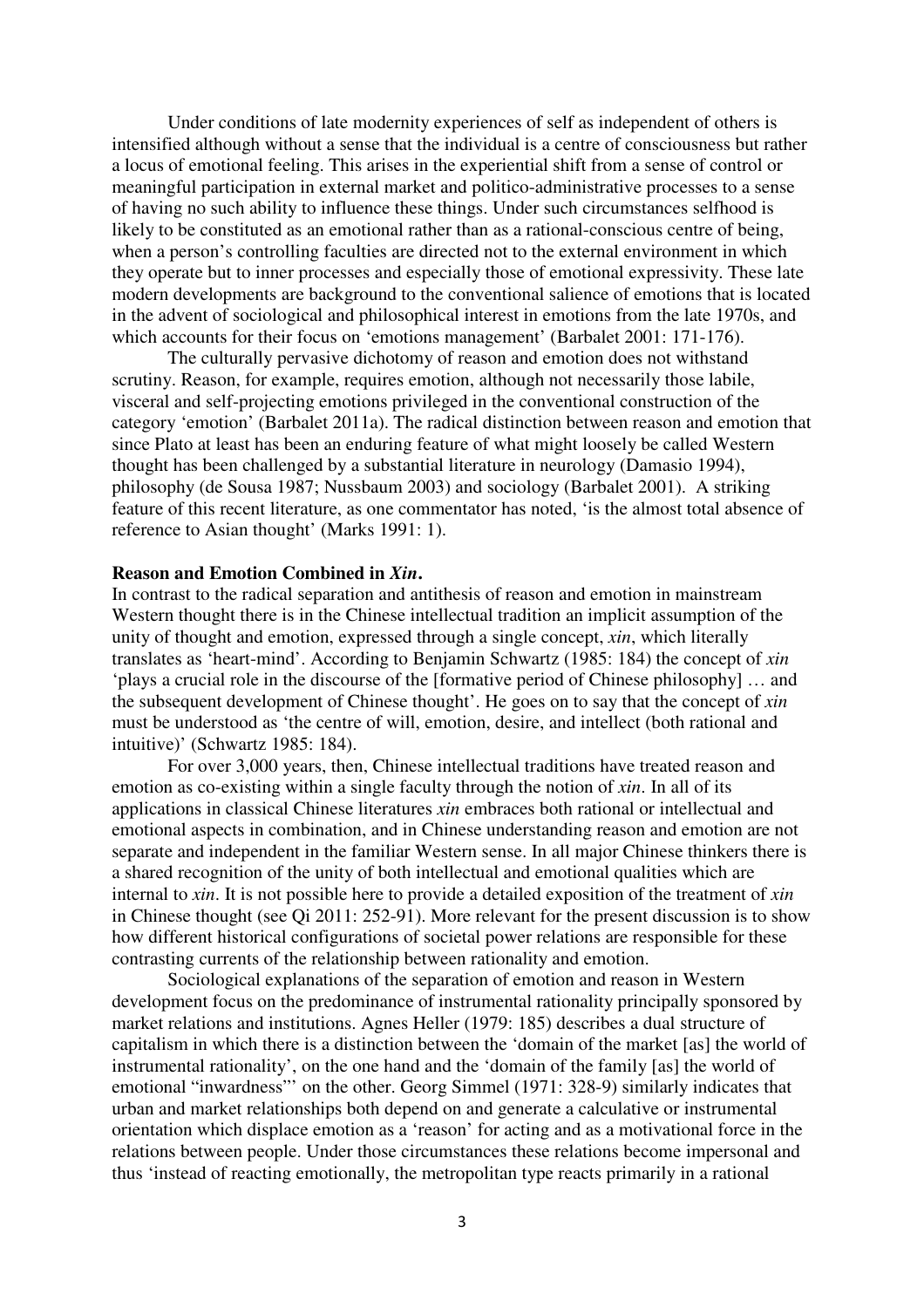manner' (Simmel 1971: 326). In this way the instrumentalism derived from capitalistic markets and the power relations in them produces the culturally pervasive separation of emotion from reason. It might be added parenthetically that Simmel is not arguing that emotion ceases to operate under conditions of market rationality: the mechanism which truncates emotional efficacy is an emotion that is an antidote to emotional expression, what Simmel calls the 'blasé feeling' (Simmel 1971: 326).

It is of interest that in an early modern text written at a time when market society was becoming important in Scotland but still influenced by the clan structure of the Highlands, Adam Ferguson (1966) characterises the relations between emotions and reason as nonoppositional and in a way reminiscent of the Chinese concept of *xin*. Ferguson (1966: 29) says:

... there is a felicity of conduct in human affairs, in which it is difficult to distinguish the promptitude of the head from the ardour and sensibility of the heart. Where both are united, they constitute that superiority of mind, the frequency of which among men, in particular ages and nations, much more than the progress they have made in speculation, or in the practice of mechanical and liberal arts, should determine the rate of their genius, and assign the palm of distinction and honour.

The implicit comparative perspective in Ferguson, of the encroaching market with its privileging of a rationality separated from emotion, on the one hand, and the martial and heroic society of the Highland clans in which passion and action were united, on the other, suggests distinct types of societal systems which contribute to the different forms of relationship between emotion and reason treated in this article.

The advantage of comparison, but with a much longer historical reach than Ferguson's, is employed in a discussion of patriarchy in Western Europe and China that supports the type of explanation presented here regarding the variable relationship between emotion and reason. Gary Hamilton (1990) shows that the constitution and developmental potential of patriarchy in European and in Chinese societies were fundamentally different. Western patriarchy, he says, is tied to 'the symbolic structure of authority underlying Western religions, particularly Christianity and Judaism' (Hamilton 1990: 93). A legacy of Western patriarchy, then, is a conceptualization of power 'viewed as a positive force, emanating from the will of the superior – from the father, the priest, or the ruler' (Hamilton 1990: 93). Hamilton does not develop the point but a corollary of his argument is that a corresponding conception of power in political and legal practices is related to a notion of rationality which has an imperative over and against emotional feelings.

Chinese patriarchy, instead of emphasising the instrumental power of a superior, Hamilton (1990: 93) says, 'places the stress on the subordinate's duty to obey (*hsiao*), assigns role obligations that signify his or her submission to duty (e.g. mourning rites), and restricts legitimate acts of power and obedience to behaviour in role sets (e.g., father/son, emperor/subjects, husband/wife)'. We should recognise these relations as those set out by Confucius. Indeed, Hamilton (1990: 93) says that 'this depersonalised form of patriarchy is in turn justified by the belief that it is the duty of all individuals to conform to their roles in order to maintain the harmony of the whole'. While this discussion associates the structure of relations with a doctrine, Confucianism, it is understood that the doctrine legitimates but does not generate the form of relationships in which behaviour is prescribed by the obligations of interlocking roles. Before considering the underlying social structure Hamilton alludes to, it can be noted that the form of role-power characteristic of Chinese patriarchy does not force a separation of emotion and reason but relies on their unity.

The traditional agrarian structure of Chinese society underlies an orientation toward family and kinship. While the Chinese peasant is a 'sufficient unit to provide the necessary and minimum social co-operation in everyday economic pursuits' (Fei 1946: 2), the gentry,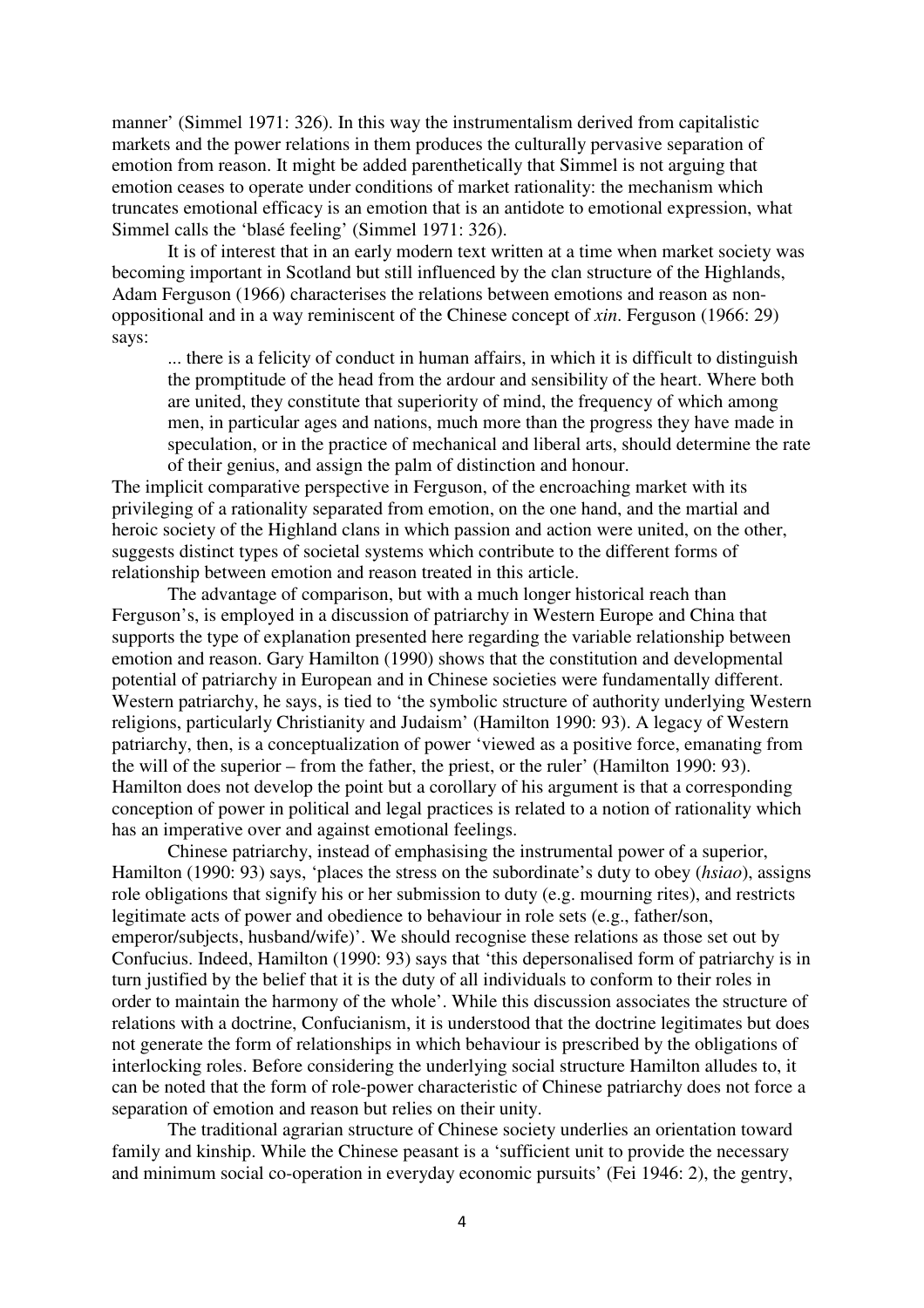on the other hand, find it necessary to organise beyond the immediate family into kinship groups in order to both secure their rule over peasants and also maintain their advantaged position – through clan organisation – in Chinese society. Kinship or clan organisation provides the gentry with a security required because they are 'an economically unproductive class living upon privileges [which makes them] politically vulnerable' (Fei 1946: 4). Kinship or clan organisation provides the gentry with a capacity to preserve their land and privilege through alliance formations that are based on common family name or association. Patricia Ebrey and James Watson (1986: 1) summarise such a situation: 'Throughout the imperial period, not only were family and kinship of major importance to ordinary people, as they have been everywhere, but they were central to the practical, political, and ethical concerns of the elite'.

Kinship organisation or clan operates through the observance of its member's moral obligations and their fulfilment of reputational requirements, associated with such things as 'face'. In this type of society dispute resolution does not focus on enforcing 'an abstract moral law' but on the arbitration of 'a compromise' (Grief and Tabellini 2010: 137). Moral obligations and reconciliation within a kinship group or clan relationship require the involvement of both familial attachment and the emotional feelings associated with it, and also the cognitive considerations of responsibility and the judgements of moral duty and code. Here emotion feelings and reasoned deliberation are seen as inseparable, working together in delivering a unified outcome. In doing so there is no organisational or cultural force distinguishing them as separate or opposed faculties.

The corresponding European experience was quite different. The Church discouraged tribal or clan tendencies and operated with a marriage dogma that undermined large kinship organisations by proscribing such practices as adoption, polygamy, concubinage, marriages among distant kin, and marriages without the woman's consent (Grief 2006: 308-312). By the ninth century the nuclear family predominated. Legal codes no longer linked rights and kinship (Grief and Tabellini 2010: 137). Generalised morality and the absence of kin groups by the tenth century led to a distinct trajectory of societal organisation (Grief 2005; 2006). These culminated in the formation of independent cities and the market economy, with the consequences for instrumental rationality and the cultural representation of the opposition of emotions and reason noted above. Such developments did not occur in China. One consequence of this, as Grief and Tabellini (2010: 139) note, is that 'kinship groups remain a more important conduit for economic exchange in China'. Family enterprises are prevalent in China, and market relationships involve both instrumentality and attachment. *Guanxi*, which is significant in business relations (Gold, Guthrie and Wank 2002; Hermann-Pillath 2009), entails involvement of both emotion and reason. In these ways there is continuity from imperial to present-day China (Peng 2005) and the continuing provision of a social basis for non-opposition of emotion and reason in institutions and also in cultural representation.

The contrasting positions described here, concerning the relationship of emotion and reason in European and Chinese mainstream thought, derive from differences in social and constitutional structure and in the social relations of power and their institutional bases in the respective developments of these societies. The emphasis on power as an attribute of individuals, the enforcement of formal law and the development of the capitalist market in Western Europe encourage the distinction between and opposition of emotion and reason. The formation of social power in the obligations of roles in relationships, the constitution of moral obligations within family and the dominance of kinship group and clan relationships in China, on the other hand, lead to the integration of emotion and reason and the absence of a sense of one being privileged over the other.

#### **A Chinese Conception of Power.**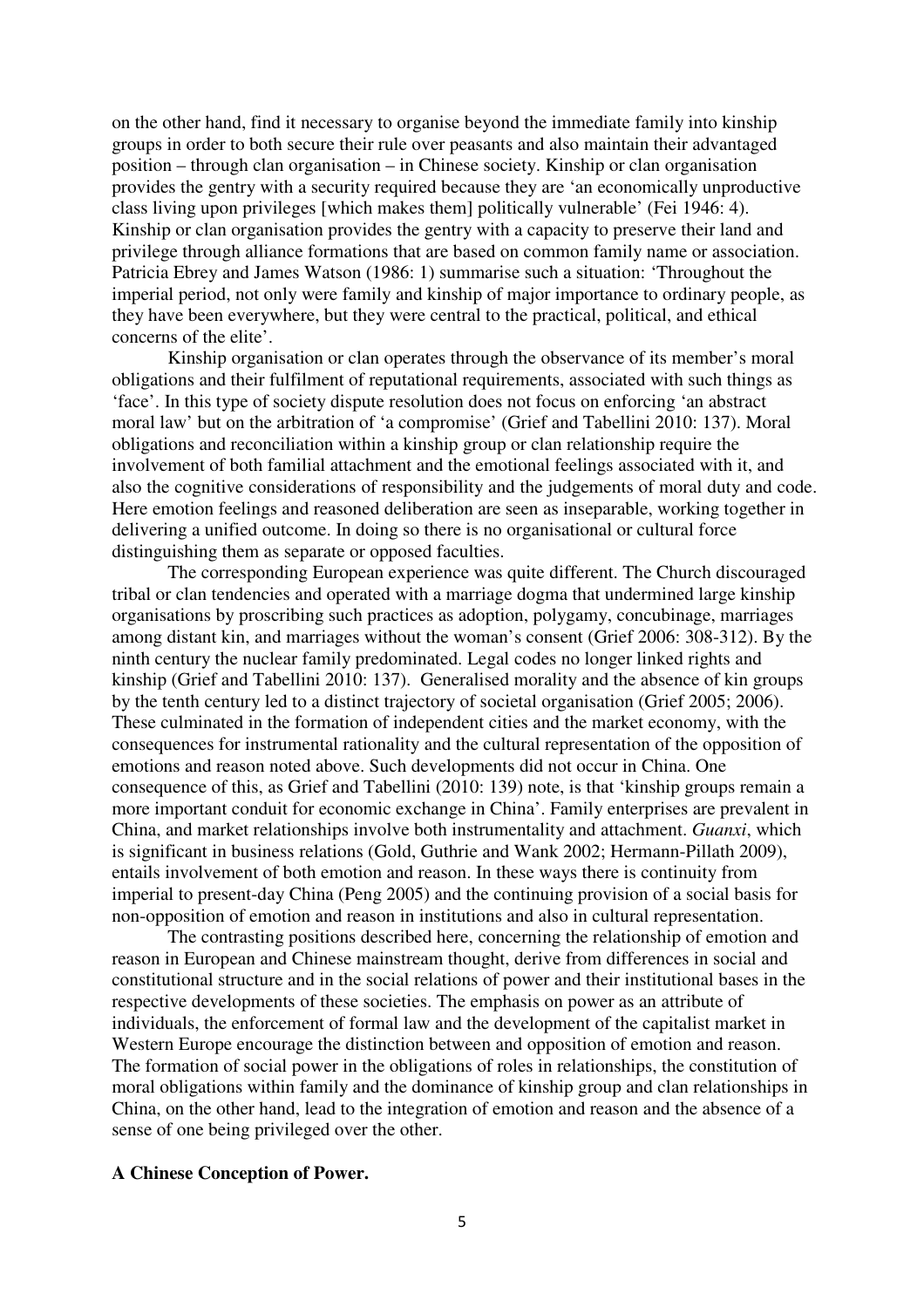Having explained the different cultural conceptualizations of the relationship between rationality and emotion in terms of the historical development of societal structures of power it can now be asked whether there is a distinctive conceptualisation of power itself in Chinese traditions.

The academic literature concerning power tends to operate in terms of distinctions within the concept of power itself. An historically important understanding of power as an actor's 'present means, to obtain some future apparent good', provided by the seventeenth century founder of modern political philosophy Thomas Hobbes (1962: 43), has generated a continuing debate concerning whether capacities and resources ('present means') or outcomes ('some future apparent good') are the *sine qua non* of power. In a much more recent development Stephen Lukes' widely used presentation of three dimensions of power (Lukes 1974) distinguishes between a first dimension of power expressed through explicit decisions that tends to be coercive and generative of conflict, a second dimension expressed through a manipulation of the environment in which the decisions of others are constrained, and a third dimension expressed through the dissemination of ideologies or values which affect the motivations or interests of others.

It is also necessary to mention a distinction between hard and soft power that much has recently been made of in international relations theory (Gallarotti 2011). The concept of soft power emphasizes the importance of cooption and persuasion rather than the coercive exercise of military might in the relations between states (Nye 2004). A preference of dominant states for the exercise of soft power rather than hard would make a difference to the climate of world politics; but the analytic distinction on which it is conceptualized is not novel nor does the notion of soft power contribute to a theory of power that departs from the mainstream. The means of power have consistently been described in social theory in terms of three types: coercion or physical means, utilitarian means including positive or negative incentives and benefits, and normative means including persuasion, opinion and values (Russell 1938; Neumann 1950; Etzioni 1964). The notion of soft power emphasises the last of these to the relative exclusion of the other two.

The tripartite distinction of power-means readily maps onto Lukes' three-dimensions of power, in which the first or behavioural dimension can be seen as coercive, the second or quasi-behavioural dimension in which the parameters of behaviour are manipulated is parallel to incentive provision, and the third or non-behavioural dimension in which wants are generated corresponds with values and norms as means of power. Irrespective of whatever means is applied power is understood in all of these and similar approaches as a polar relationship in which the realisation of an actor's capacities achieves an objective against another which they will. Additionally, power in this sense is almost always a zero-sum relationship insofar as the power exercised by A over B corresponds to B's loss of power to A.

The conception of power in Chinese intellectual traditions is by no means unitary (Jullien 1995). At one extreme is a conception of power reminiscent of the one outlined above, namely the Legalist notion of power that emerged with the founding of the Chinese empire in the second century BC, focused on political rule. According to the systematizer of Legalist thought, Han Feizi, a ruler's power (*shi*) operates in terms of the polar elements of human nature, namely aversion to punishment and satisfaction in benevolence, which constitute 'the two handles' of an emperor's rule (Ames 1983: 88-94). While the Legalist tradition is important in the history of Chinese political thought it has had no continuing developmental significance. A quite different and philosophically richer understanding of power is in *Daodejing*, a text written approximately 3,000 years ago and perennially drawn upon in Chinese political philosophy (Gao and Gong 1995; Lai 2000, 2008; Moeller 2006).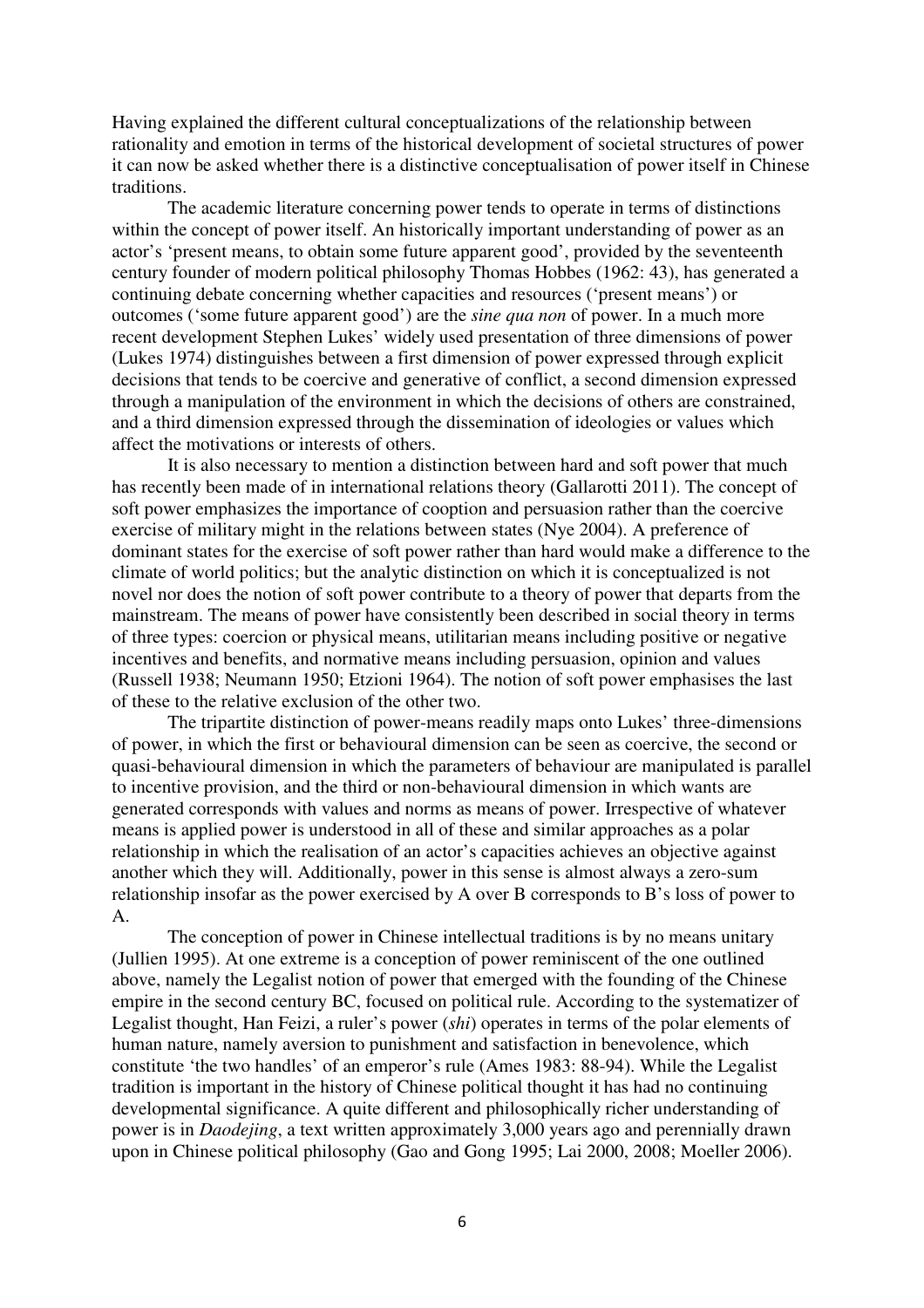The point of view articulated in *Daodejing* operates in terms of paradox and the notion of a paradox of power is indicated on a number of levels in the text. First, the statement of the concept of power draws attention to a paradox of strategy in power relations. Secondly, the theory of power in *Daodejing* paradoxically does not depend on the concept of power indicated in it but on factors which effectively render this concept of power misleading. In what follows the concept of power as a paradox of strategy will be outlined. Next, an exposition of the broader theory of power in *Daodejing* which informs Chinese political thought will be provided.

The concept of power in *Daodejing* is relatively well known and can be simply stated. It operates in terms of a paradoxical strategy described in Chapter 36 as 'subtle discernment', namely that the 'submissive and weak will overcome the hard and the strong' (Laozi 1963: 41). This conception of power is expressed in terms of two sets of metaphors, of water and the feminine. While water is formless and compliant it can wear down mountains, as in chapter 78: 'In the world there is nothing more submissive and weak than water. Yet for attacking that which is hard and strong nothing can surpass it' (Laozi 1963: 85; see also 41, 50). This general principle is expressed in the form of a sexual metaphor in chapter 61, where it is asserted that the strategic advantage of states can be preserved if in their relation with other states they do not contend but take the 'lower position': 'In the union of the world, the female always gets the better of the male by stillness. Being still, she takes the lower position' (Laozi 1963: 68; see also 73). The paradox of power, then, is that the weaker party is effectively and paradoxically more powerful than the stronger.

The concept of power represented here, as one which indicates the strategic advantages of avoiding confrontation, as in *Daodejing* chapters 69 and 73 (Laozi 1963: 76, 80), of persuasion rather than force, of leading by following as in chapter 66 (Laozi 1963: 73), tends to suggest that it can be seen as an early formulation of the notion of soft power. We shall see that this is not an adequate understanding of the concept. Another possibility is that this conception of power, rather than a characterisation of means of power, summarised as 'soft power', refers to a category of empirical situations or outcomes of power relations.

Without referring to this Chinese tradition Jack Hirshleifer discusses a situation he describes as the 'paradox of power': 'In conflictual interactions ... we might ordinarily expect the strong to grow even stronger and the weak weaker. Nevertheless, surprisingly often, initially weaker or poorer contenders end up gaining on initially stronger or wealthier opponents. This is the paradox of power' (Hirshleifer 2001: 44). Here the paradox of power is explained in terms of differences between contenders in the 'the marginal payoff of conflictual effort' (Hirshleifer 2001: 66), which is to say that under certain circumstances weaker contenders may fight harder because more highly motivated than the stronger. Hirschleifer's paradox of power, then, is behavioural. In *Daodejing* it is methodological. Before explicating this difference the circumstantial emotions can be indicated.

The underlying emotional force of Hirschleifer's paradox of power is the weaker party's resolute confidence and optimism. One close reader of *Daodejing*, A.C. Graham, sees its sustaining emotional commitment as a quite different one, namely abject fear. Graham's summary of *Daodejing* in general refers also to its conception of power in particular:

[*Daodejing's*] interweaving of metaphors, water, valley, root, gate, mother, the Way itself as only another of them, is not the illustration of abstract thoughts, it is the thinking itself. *Lao-tzu* is the masterpiece of a kind of intelligence at the opposite pole from the logical. It concentrates instead of explicating, starkly juxtaposes instead of filling in gaps ... At the root of the thinking, pervading this book of evasions and retreats disguised as a pseudonym, is one dominant emotion, fear ... The pressing concern is with how the small state and the small man survive in a world of murderously competing powers (Graham 1999: 218).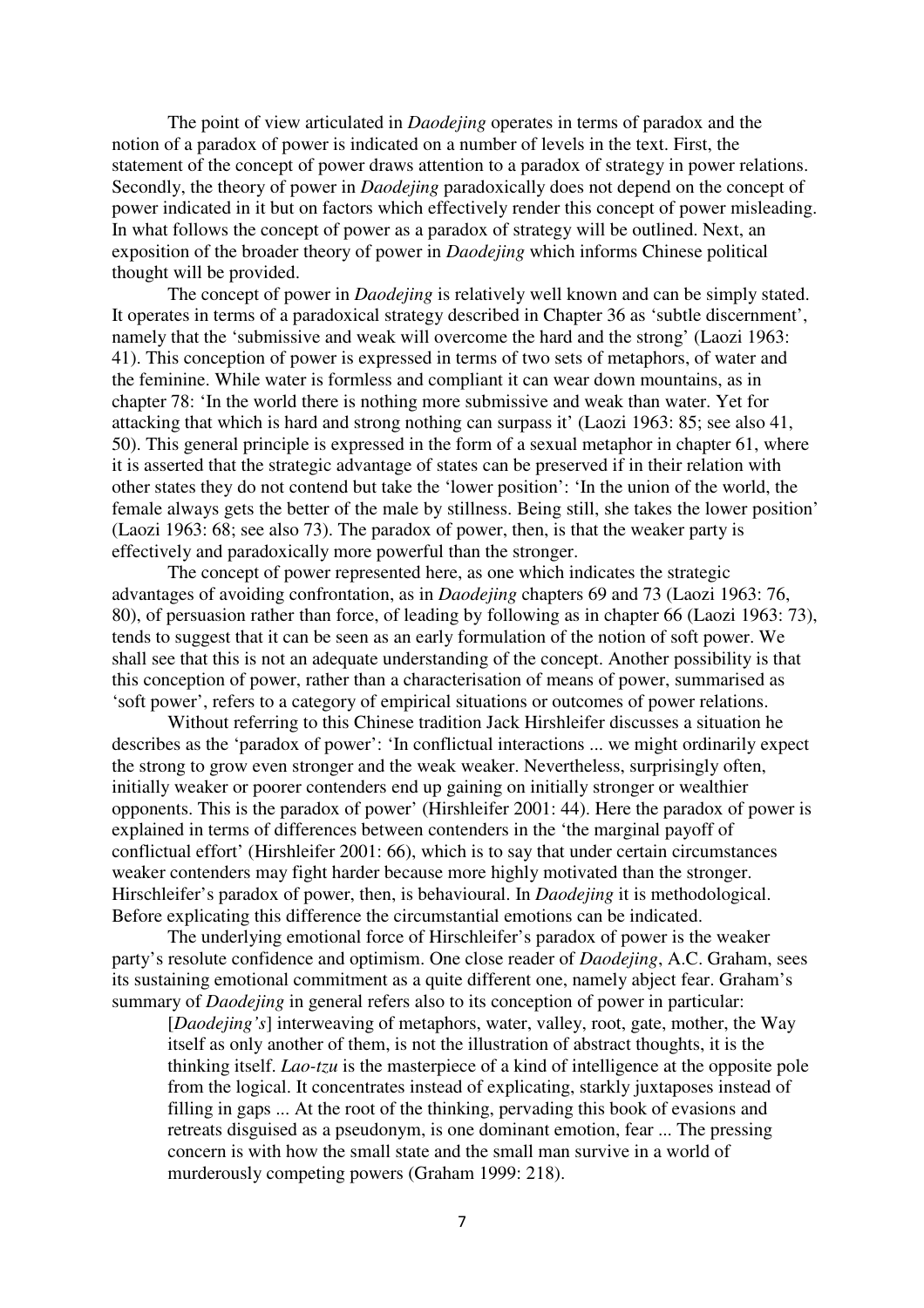Fear, of course, is typically characterised in terms of flight or withdrawal. But it is not clear that the degree to which that withdrawal which is implicit in the paradox of power in *Daodejing* is based on fear.

 Juxtaposition is a currency in *Daodejing*, as Graham indicates in the above quotation. Juxtaposition and paradox here are not symptomatic of fear, however, but are elements of a philosophical methodology that relates to the issue of change and what can be made of it. The underlying emotion associated with this latter position is not fear or similar negative prospective emotions but rather those positive prospective emotions that arise out of a sense of preparedness concerning and acceptance of change that characterises much of Chinese philosophy, expressed in a foundational text *Yijing* (*Book of Changes*) (Lynn 1994: 51, 56, 64-5, 77). In order to develop this line of reasoning it is important to consider the method of paradox in *Daodejing*.

There are many distinct readings of *Daodejing*: it has been read as a self-cultivation manual, religious tract, proto-scientific exposition, and handbook of political advice. Irrespective of these different concerns a crucial dimension of *Daodejing* is its method of paradox, which saturates the text. *Daodejing* begins with the paradox of language: 'The *dao* that can be described in language is not the constant *dao*; the name that can be given is not its constant name' (Laozi 1999: 51). Language is an inadequate instrument for describing reality, the names it provides to things are insufficient to capture those things; also, language 'freezes' objects which change, and language itself fails to note or track such changes. Language is used to account for a thing and delineate its features, but it tends instead to hold constant in thought what has already changed in reality.

 There is more. Contrasting couples can be located throughout the text: *Dao* and *de* or generality and specificity, sagacity and ignorance (Laozi 1963: 23), self-effacement and illustriousness (Laozi 1963: 27), female and male (Laozi 1963: 33), the submissive and the powerful (Laozi 1963: 50), and so on. This is widely taken to imply that in its evaluation of the items presented in such dyads the lower or weaker side is supported against the higher or stronger side (Lau 1963: xix; Schwartz 1985: 203). This interpretation indicates a good deal about the social perspective and political stand of *Daodejing*. Chad Hansen adds a methodological dimension, however, when he notes:

The emphasis on *wu*, submissiveness, the *Yin*, female, dark, water-like values is not there because these distinctions are constant. It is there only as a heuristic corrective

to our conventional presuppositions of what has positive value (Hansen 1992: 225). Hansen here suggests two important qualifications to the more conventional reading of the treatment of contrasting qualities in *Daodejing*. First, the conceptual dyads should not be seen as referring to enduring relationships. Indeed, it is frequently mentioned in *Daodejing* that there is no constancy in things themselves or in the relations between them. The easy becomes difficult, the weak become strong; each condition is necessarily temporary and yields to a different and frequently contrasting condition (Laozi 1963: 6, 70, 71, 83). The second thing Hanson mentions, implied in the first but less frequently noted in the literature, is that the conventional or prevailing perception of worldly qualities can benefit from an agnostic perspective, which *Daodejing* provides.

*Daodejing*, then, points not to the moral virtue or social and political value of subordination over domination, as a political reading of the text supposes, but to the paradox that the limitations of insufficiency, for instance, may not be greater than the problems of abundance. But even this reading of *Daodejing* is incomplete. The method of the text is not simply to locate and identify paradox. It is to provide a comprehensive account of the unending process of paradox in paradoxical integration. The term 'integration' here indicates not a resolution of or solution to any given paradox, but the non-contradictory or nondestructive correspondence of opposites in a single thing or event at a given moment in time.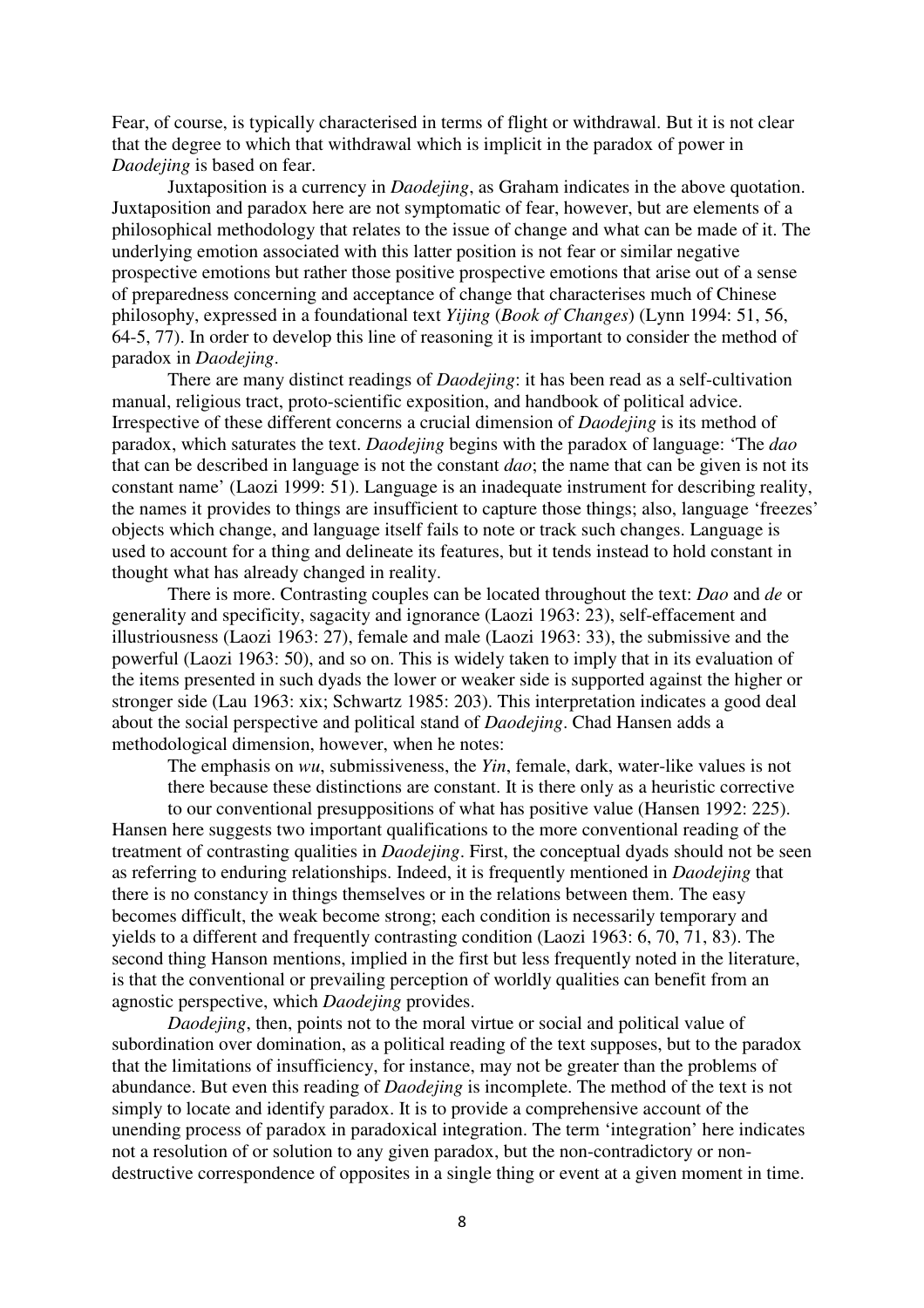Paradoxes are never finally resolved, according to *Daodejing*, but continually reproduced in the unending flux and process of the world. The concept of paradoxical integration, then, is arguably the most significant feature of *Daodejing*, even though seldom systematically treated or appreciated. It is a concept that not only underlies the theory of power in *Daodejing* but also functions as a wide-spread and historically important psychological factor in China through which hardships are seen as if not temporary at least non-enduring (Lusthaus 1990: 207).

#### **Wuwei: Action, Power and Change.**

Having considered the paradox of power as a strategy, in which weakness overcomes strength, and as a methodology, which assumes that there is no permanence in the world including in the capacities or circumstances of actors, it is now possible to more fully indicate the theory of power in *Daodejing*. It has been shown that the concept of power as a paradox of strategy emphasises the actor's propensity to withdraw, disengage or otherwise indicate incapacity through non-assertiveness or self-effacement. A concept coterminous with this notion in *Daodejing* is *wuwei*, variously translated as non-action, effortless or non-coercive action (Barbalet 2011b: 339). We shall see that the concept of *wuwei* as an understanding of action fills out the theory of power in *Daodejing*.

 Action is ordinarily understood as terms of the actor's intentions to achieve a future outcome they desire. Power is then a particular type of action. But action in this sense is the practical obverse of *wuwei*. In the second chapter of *Daodejing* it is stated that: 'The sages develop things but do not initiate them, they act on behalf of things but do not lay any claim to them, they see things through to fruition but do not take credit for them' (Laozi 2003: 80). As well as constituting action that does not direct the relations it facilitates, *wuwei*, according to chapter 63, is action that is timely and therefore understands the sequences of the events it nurtures: 'Take account of the difficult while it is still easy, and deal with the large while it is still tiny. The most difficult things in the world originate with the easy, and the largest issues originate with the tiny' (Laozi 2003: 175). The idea represented here, that any moment or event is part of a larger unfolding process, which is inherent in classical Chinese thought as noted above, relies on the notion that energy flows, *qi*, animates movement between temporal phases.

This general theme is continued in chapter 64, although the perspective shifts from an understanding of the process to the correlative restraint on the actor: 'Those who would do things ruin them; those who would control things lose them ... because the sages do things non-coercively they do not ruin them, and because they do not try to control things they do not lose them' (Laozi 2003: 178). In each of these statements and others *wuwei* is action that is appropriate to the inherent dynamic of what is acted on, subordinating the actor's extraneous and self-centred purposes in order to realise the full potential of events as they unfold under appropriate stewardship or careful management.

The idea of *wuwei* as being commensurate with the nature of the thing towards which the action is directed, implicit above, means that if the nature of something is understood, then action towards it can be appropriate and timely – neither premature nor too late, as in chapter 64: 'Deal with a situation before it happens; bring it under control before it gets out of hand' (Laozi 2003: 177). This acknowledgment of a dynamic dimension and unfolding of events, which means that things become other than they were and will become other than they are, is a source of paradox that *Daodejing* addresses and exemplifies throughout, as we have seen. Another form of paradox, the paradox of strategy, has also been identified and discussed above.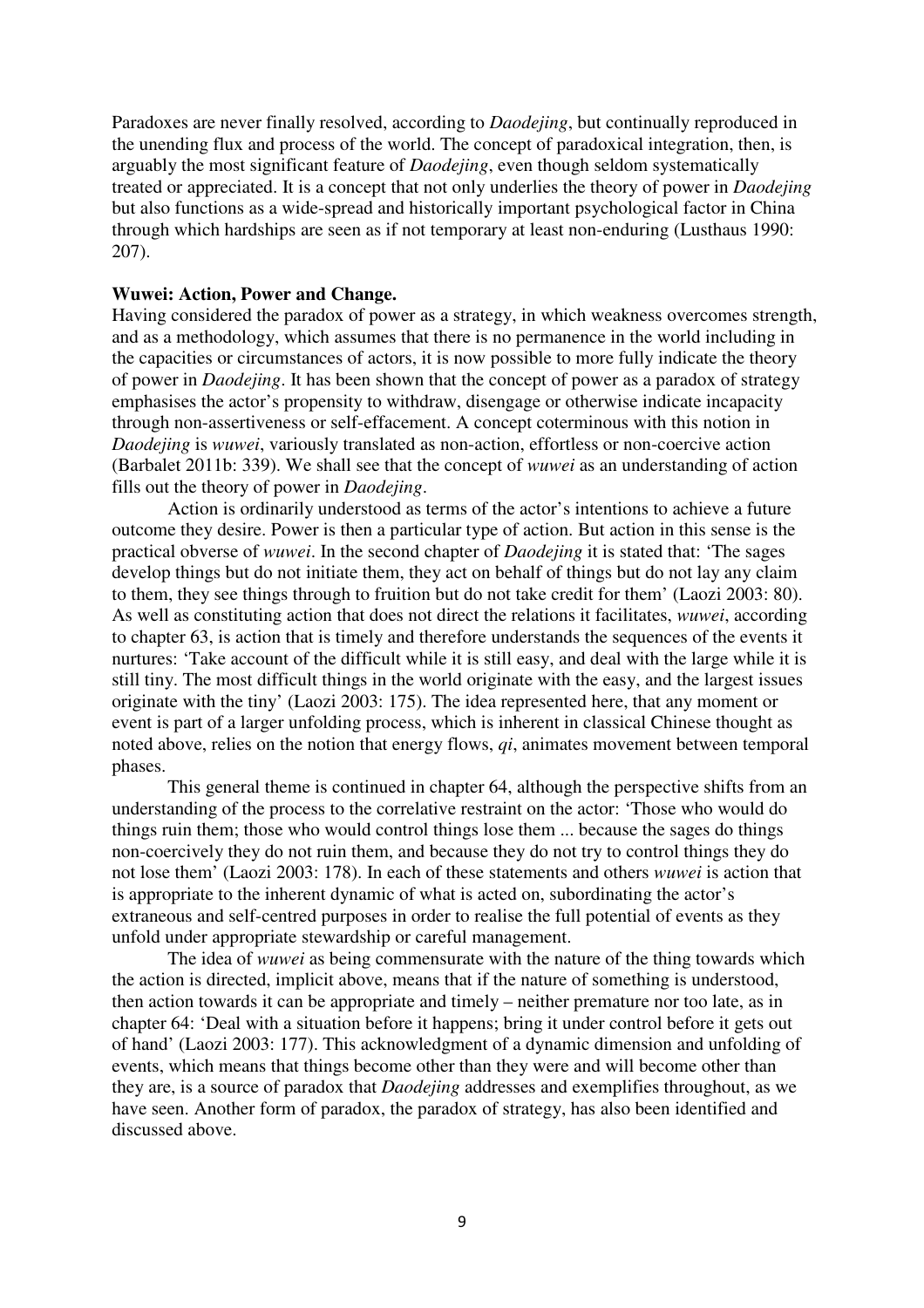There is a further element of *wuwei* as a form of action that is important here, which is *wuwei* as example to others. This idea, represented in chapters 2 and 43, can be more fully quoted to indicate its presupposition in paradoxical relations:

Determinacy and indeterminacy give rise to each other,

Difficult and easy complement each other...

It is for this reason that sages keep to service that does not entail coercion And disseminate teachings that go beyond what can be said.

 $[...]$ 

Rare are those in the world who reach an understanding of the benefits of teaching that go beyond what can be said, and of doing things non-coercively (Laozi 2003: 80, 145).

The idea of teachings 'that go beyond what can be said' suggests that another person's action can be achieved by example. Not only does this indicate a particular form of power, it expresses the idea of rulership frequently indicated in *Daodejing* and characteristic of much Chinese political thought which holds that government or organisation provides a context for spontaneity in others, as in chapter 57: 'We do things non-coercively (*wuwei*) and the common people develop along their own lines' (Laozi 2003: 166). The educative role of *wuwei*, action that is effective in the example it provides to another, can be seen to have efficacy in at least two senses. Action as example is conduct of one that animates another; also, action as example means that the different positions or roles in any given situation participate together in the realisation of an outcome. Both of these understandings of action presuppose interconnectedness in the world and in agency, through which *wuwei* is realized.

 This account of action and power bears a superficial resemblance to the idea, associated with the work of Anthony Giddens (1979), of 'interactional power' and power as a 'transformative capacity' of action. According to this approach all agents in power relations exercise transformative capacities: 'Power, in this relational sense, concerns the capability of actors to secure outcomes where the realisation of these outcomes depends upon the agency of others' (Giddens 1979: 93). The difference between agents with power over others and agents subject to the power of others is centred on who complies with whose wants. But this depends on the difference in resources mobilised by agents, confusingly expressed by Giddens as the difference in transformative capacities between agents: 'structures of domination involve asymmetries of resources employed in the sustaining of power relations in and between systems of interaction' (Giddens 1979: 93). It will be clear that Giddens' departure from what might be called 'positional' approaches to power, which operates in terms of means or resources for power, is not fundamental. It will also be apparent that the interactions referred to in Giddens' interaction approach are those between discrete actors with little attention paid to the interaction agents have not only with each other but with the context or framework in which inter-agentic relations occur, emphasized in the Chinese approach treated here.

From this account a number of elements of action that are identified in *Daodejing*, and which have wider currency in Chinese thought, can be contrasted with the conception of action in mainstream social theories. Three themes in particular emerge in the conception of action set out here. First, the thing or event acted upon is never regarded as inert, passive or without its own agentic capacity; second, no actor is independent of other actors and nonactors, but is interconnected with them in various ways; third, things are subordinate to the processes through which they have manifestation, and these processes are dynamic and things in them are ever becoming different. These background ideas inform the notion of *wuwei* as non-interfering action which accommodates to social processes, as non-wilful action directed to realising the potential of events and others, and as action that animates others to act on their own behalf. In all of these *wuwei* is not self-assertive but self-effacing or 'weak'. Thus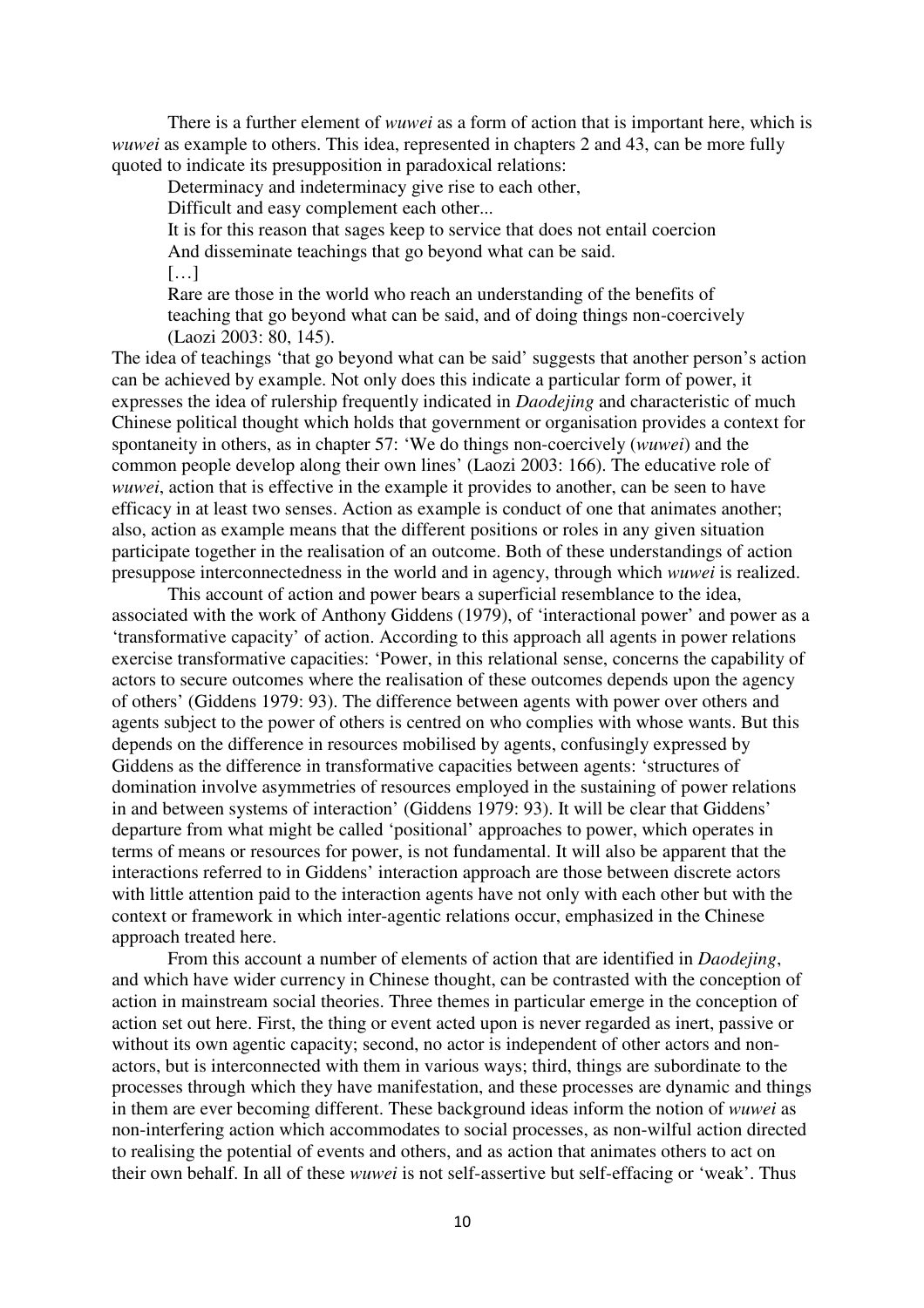the concept of *wuwei* implies an approach to action and power that is not only quite different from standard mainstream treatments but that arguably offers a broader grasp of the issues raised by action and power.

*Wuwei*, as effortless or non-coercive action, intervenes in events in a manner that does not confront or operate in tension with them but rather accommodates to them. This requires that *wuwei* as action cannot be described principally in terms of the actor's intentions or capacities but in terms of the thing acted upon and the processes to which it is subjected: synchronicity through action as *wuwei* replaces the notion of causality in power. This requires that those who practice *wuwei* are aware of the relationships that constitute the objects of their concern more than they are of their own interests. The conception of action that underlies the theory of power in *Daodejing* can therefore be seen as departing from standard approaches on a number of crucial points.

## **Conclusion.**

The emotional underscore of action and power in *Daodejing* is not fear, as Graham suggests, but confidence born of an understanding of the processes of change to which persons and things are subjected and also the feeling of satisfaction in realising the potential in events and others. The separation of emotion and reason that is familiar in standard approaches and challenged in recent thought does not arise in *Daodejing*, or in classical Chinese thought at all, as shown above. While the strategy of the paradox of power in *Daodejing* bears a superficial resemblance to the concept of soft power, it has been shown in the present paper that the theory of power in *Daodejing* is not properly speaking a precursor to the notion of soft power, which addresses the means of power, but operates in terms of a methodology of paradox which emphasizes change and the ever likely transformation of the agent's capacities through developments in their environment, as indicated in the discussion above.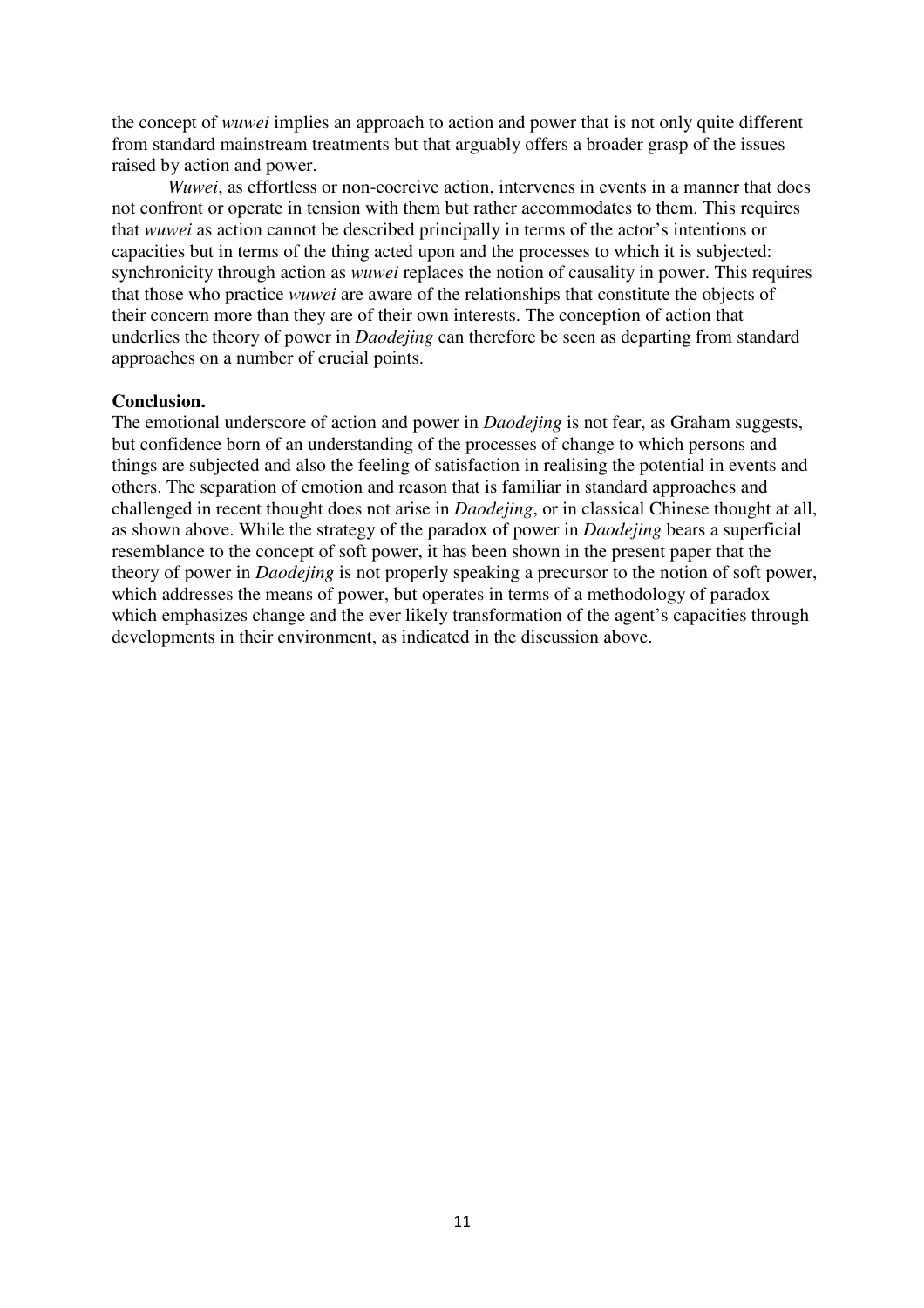References

**Ames, Roger.** (1983). *The Art of Rulership: A Study in Ancient Chinese Political Thought*. Honolulu: University of Hawaii Press.

**Barbalet, Jack.** (2001). *Emotion, Social Theory, and Social Structure: A Macrosociological Approach.* Cambridge: Cambridge University Press.

**Barbalet, Jack.** (2010). 'Citizenship in Max Weber'. *Journal of Classical Sociology*. 10(3): 201-16.

**Barbalet, Jack.** (2011a). 'Emotions beyond Regulation: Backgrounded Emotions in Science and Trust'. *Emotion Review*. 3(1): 36-43.

**Barbalet, Jack.** (2011b). 'Market Relations as *Wuwei*: Daoist Concepts in Analysis of China's Post-1978 Market Economy'. *Asian Studies Review*. 35(3): 335-354.

**Damasio, Antonio R.** (1994). *Descartes' Error: Emotion, Reason and the Human Brain*. New York: Putnam.

**Ebrey, Patricia Buckely and Watson, James L.** (1986). 'Introduction'. Pp. 1-15 in *Kinship Organization in Late Imperial China 1000-1940*, edited by Patricia Buckely Ebrey and James L. Watson. Berkeley: University of California Press.

**Etzioni, Amitai.** (1974). *Modern Organizations*. Englewood Cliffs, NY: Prentice-Hall. **Fei, Hsiao-Tung.** (1946). 'Peasantry and Gentry: An Interpretation of Chinese Social

Structure and its Changes'. *American Journal of Sociology*. 52(1): 1-17.

**Ferguson, Adam.** (1966). *An Essay on the History of Civil Society*. Edinburgh: Edinburgh University Press.

**Gallarotti, Giulio M.** (2011). 'Soft Power: What it is, Why it's Important, and the Conditions for its Effective Use'. *Journal of Political Power*. 4(1): 25-47.

**Gao, Xiuchang and Gong, Li.** (1995). *Zheren de Zhihui: Laozi yu Zhongguo Wenhua [Wisdom of Philosophers: Laozi and Chinese Culture]*. Henan: Henan University Press [in Chinese].

**Giddens, Anthony.** (1979). *Central Problems in Social Theory*. London: Macmillan. **Gold, Thomas, Douglas Guthrie and David Wank.** (eds.) (2002). *Social Connections in China: Institutions, Culture, and the Changing Nature of Guanxi*. Cambridge: Cambridge University Press.

**Graham, A.C.** (1999). *Disputers of the Tao: Philosophical Argument in Ancient China*. New York: Open Court.

**Grief, Avner.** (2005). 'Commitment, Coercion, and Markets: The Nature and Dynamics of Institutions Supporting Exchange'. Pp. 727-786 in *Handbook of New Institutional Economics*, edited by C. Menard and M. M. Shirley. New York: Springer.

**Grief, Avner.** (2006). 'Family Structure, Institutions, and Growth: The Origins and Implications of Western Corporations'. *American Economic Review*. 96(2): 308-312.

**Grief, Avner and Tabellini, Guido.** (2010). 'Cultural and Institutional Bifurcation: China and Europe Compared'. *American Economic Review*. 100(2): 135-140.

**Hamilton, Gary. G.** (1990). 'Patriarchy, Patrimonialism, and Filial Piety: A Comparison of China and Western Europe'. *British Journal of Sociology*. 41(1): 77-104.

**Hansen, Chad.** (1992). *A Daoist Theory of Chinese Thought*. New York: Oxford University Press.

**Heller, Agnes.** (1979). *A Theory of Feelings*. Assen: Van Gorcum.

**Hermann-Pillath, Carsten.** (2009). 'Social Capital, Chinese Style: Individualism, Relational Collectivism and the Cultural Embeddedness of the Institutions-Performance Link'. *China Economic Journal*. 2(3): 325-350.

**Hirshleifer, Jack.** (2001). 'The Paradox of Power'. Pp. 43-67 in his *The Dark Side of the Force: Economic Foundations of Conflict Theory*. Cambridge: Cambridge University Press. **Hobbes, Thomas.** (1962). *Leviathan*. London: Dent.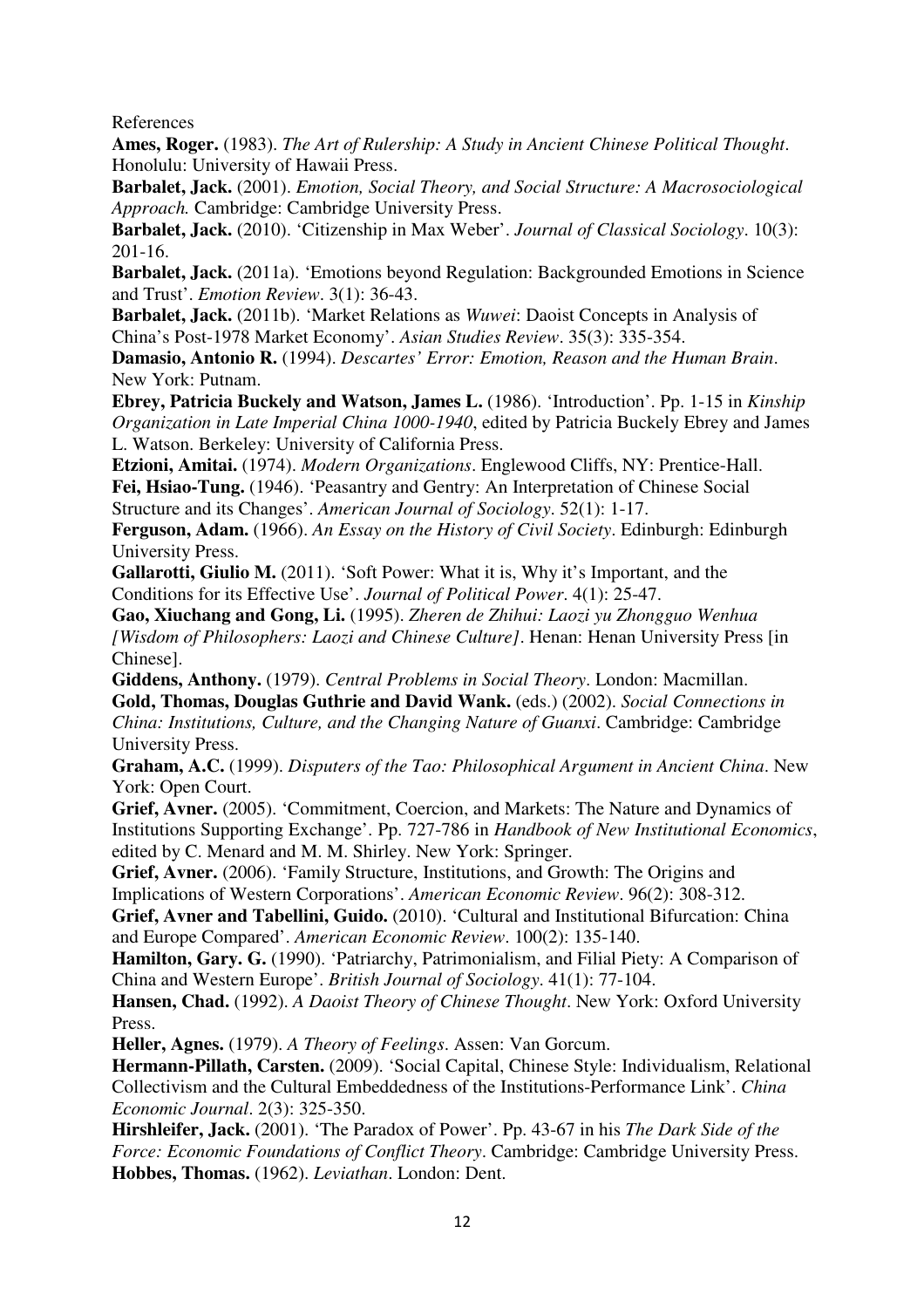**Jullien, François.** (1995). *The Propensity of Things: Towards a History of Efficacy in China*. New York: Zone Books.

**Lai, Karyn.** (2000). 'The *Daodejing*: Resources for Contemporary Feminist Thinking'. *Journal of Chinese Philosophy*. 27(2): 131-153.

**Lai, Karyn.** (2008). *An Introduction to Chinese Philosophy*. Cambridge: Cambridge University Press.

**Laozi.** (1963). *Lao Tzu: Tao Te Ching*, translated with an Introduction by D. C. Lau. London: Penguin.

**Laozi.** (1999). *The Classic of the Way and Virtue: A New Translation of the Tao-te Ching of Laozi as Interpreted by Wang Bi*, translated by Richard John Lynn. New York: Columbia University Press.

**Laozi.** (2003). *Daodejing: A Philosophical Translation*, translated by Roger T. Ames and David L. Hall. New York: Ballantine Books.

**Lau, D.C.** (1963). 'Introduction'. Pp. vii-xlv in *Lao Tzu: Tao Te Ching*, translated with an Introduction by D. C. Lau. London: Penguin.

**Lukes, Steven.** (1974). *Power: A Radical View*. London: Macmillan.

**Lusthaus, Dan.** (1990). 'Re-tracing the Human-Nature vs. World-Nature Dichotomy: Lao Tzu's Hermeneutics for World-building'. *Journal of Chinese Philosophy*. 17(2): 187-214.

**Lynn, Richard John.** (1994). *The Classic of Changes. A New Translation of the I Ching as Interpreted by Wang Bi*. New York: Columbia University Press.

**Marks, Joel.** (1991). 'Emotion East and West: Introduction to a Comparative Philosophy'. *Philosophy East and West*. 41(1): 1-30.

**Moeller, Hans-Georg.** (2006). *The Philosophy of Daodejing*. New York: Columbia University Press.

**Neumann, Franz.** (1950). 'Approaches to the Study of Social Power'. *Political Science Quarterly*. 65(2): 161-80.

**Nussbaum, Martha C.** (2003). *Upheavals of Thought: The Intelligence of Emotions*. Cambridge: Cambridge University Press.

**Nye, Joseph S.** (2004). *Soft Power: The Means to Success in World Politics*. New York: Public Affairs.

**Peng, Yusheng.** (2005). 'Lineage Networks, Rural Entrepreneurs, and Max Weber'. *Research in the Sociology of Work*. 15: 327-355.

**Qi, Xiaoying.** (2014). *Globalized knowledge flows and Chinese social theory. New York: Routledge.*

**Russell, Bertrand.** (1938). *Power: A New Social Analysis*. London: George Allen and Unwin. **Schwartz, Benjamin.** (1985). *The World of Thought in Ancient China*. Cambridge: Harvard University Press.

**Simmel, Georg.** (1971). 'The Metropolis and Mental Life'. Pp. 324-39 in *Georg Simmel On Individuality and Social Forms: Selected Essays*, edited by Donald N. Levine. Chicago: University of Chicago Press.

**Sousa, Ronald de.** (1987). *The Rationality of Emotion*. Cambridge, MA: MIT Press. **Weber, Max.** (1970). *From Max Weber: Essays in Sociology.* London: Routledge and Kegan Paul.

**Weber, Max.** (1975). *Rocher and Knies: The Logical Problems of Historical Economics*. New York: The Free Press.

**Weber, Max.** (1978). *Economy and Society*. Berkeley, CA: University of California Press. **Weber, Max.** (1994a). 'Suffrage and Democracy in Germany'. Pp. 80-129 in *Weber: Political Writings*, edited by P. Lassman and R. Speirs. Cambridge: Cambridge University

Press.